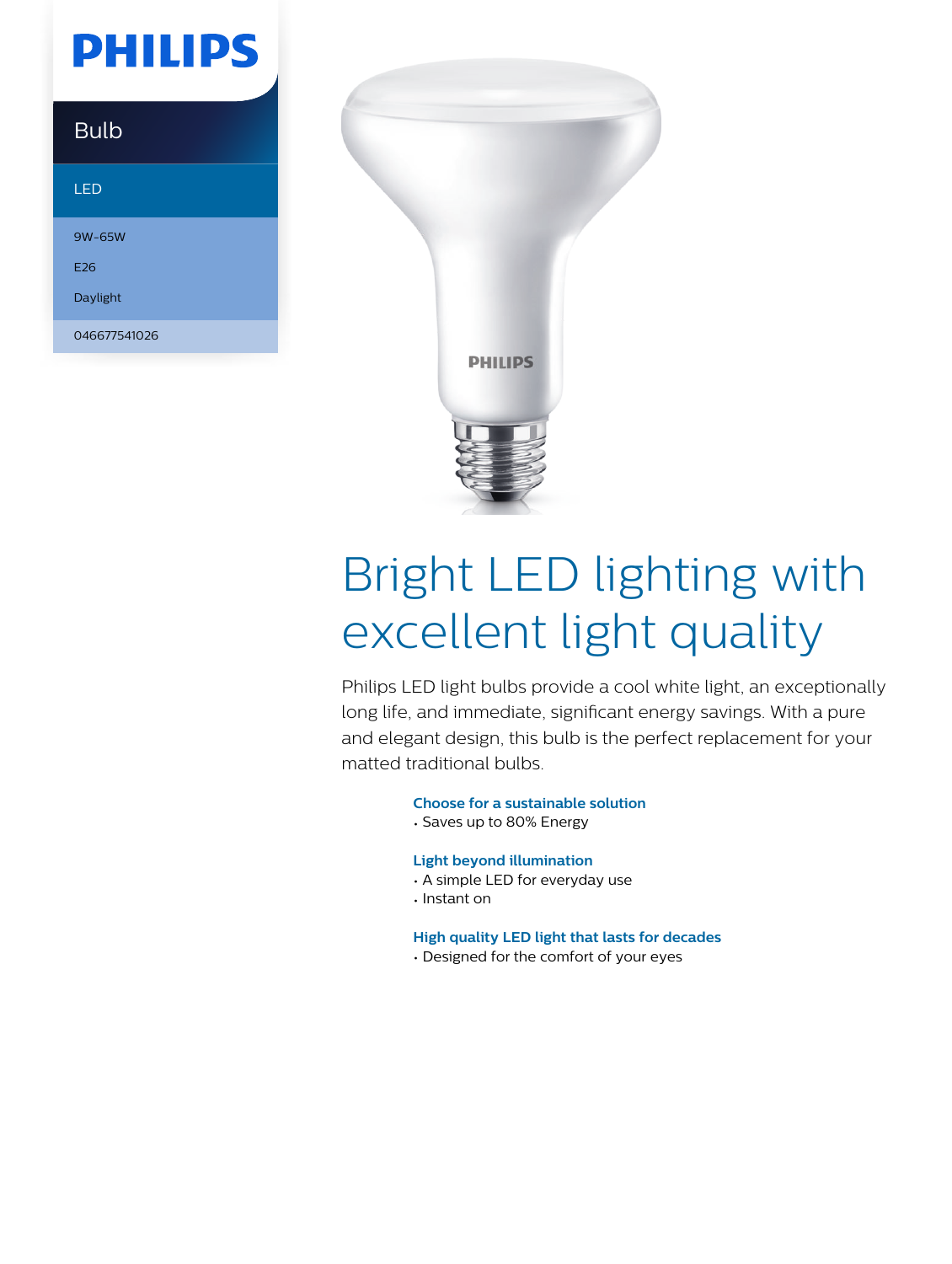#### 046677541026

## **Highlights**

#### **Saves up to 80% Energy**



Enjoy the energy-savings of LEDs without sacrificing light quality. Instantly save over 80% in energy by replacing your existing incandescent or halogen bulbs

#### **A simple LED for everyday use**



The Philips everyday LED is the perfect bulb for your basic lighting needs. It provides the beautiful light and dependable performance you expect from LED at an affordable price.

#### **Instant on Designed for the comfort of your eyes**



It's easy to see how harsh lighting can strain the eyes. Too bright, and you get glare. Too soft and you experience flicker. Now you can gently light up your world with LEDs designed to go easy on the eyes, and create the perfect ambience for your home.

### Specifications

#### **Bulb characteristics**

- Dimmable: No
- Intended use: Indoor
- Lamp shape: Non directional reflector
- Socket: E26
- Technology: LED
- Type of glass: Frosted

#### **Bulb dimensions**

- Height: 13 cm
- Weight: 0.075 kg
- Width: 9.5 cm

#### **Durability**

- Average life (at 2.7 hrs/day): 11 year(s)
- Lumen maintenance factor: 70%
- Nominal lifetime: 11,000 hour(s)
- Number of switch cycles: 50,000

#### **Light characteristics**

- Beam angle: 110 degree(s)
- Color consistency: ANSI
- Color rendering index (CRI): 80
- Color temperature: 5000 K
- Light Color Category: Daylight
- Nominal luminous flux: 650 lumen
- Starting time: 0.5 s
- Warm-up time to 60% light: Instant full light

#### **Miscellaneous**

• EyeComfort: Yes

#### **Other characteristics**

- Lamp current: 125 mA
- Efficacy: 72 lm/W

#### **Packaging information**

- EAN: 046677541026
- EOC: 541029
- Product title:
	- 9BR30/LED/850/FR/P/ND 6/1FB